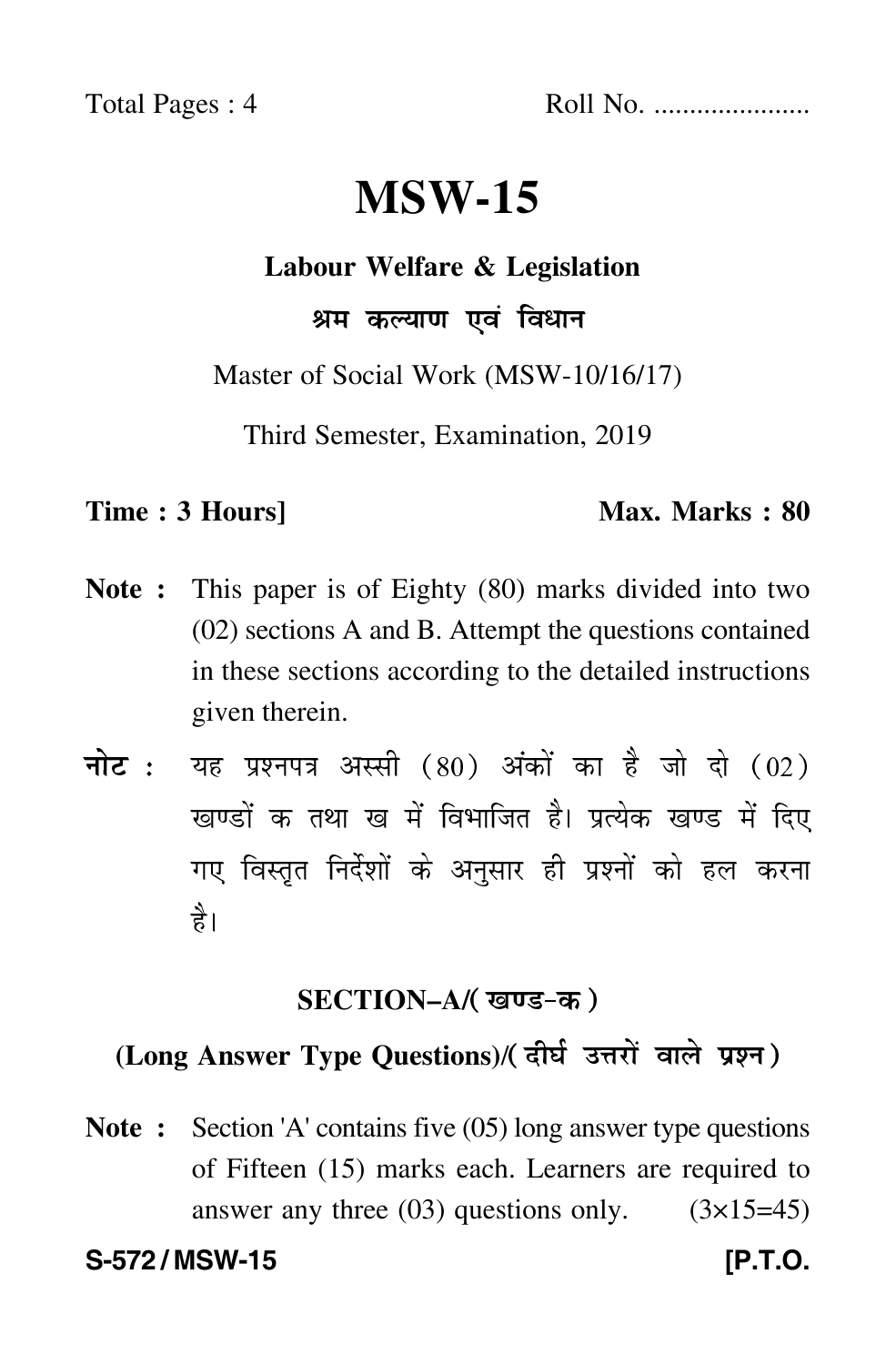- <mark>नोट</mark> : खण्ड 'क' में पाँच (05) दीर्घ उत्तरों वाले प्रश्न दिये गये हैं, प्रत्येक प्रश्न के लिए प्रन्द्रह (15) अंक निर्धारित हैं। शिक्षार्थियों को इनमें से केवल तीन (03) प्रश्नों के उत्तर देने हैं।
- **1.** What do you understand by labour welfare? Discuss the need and importance of labour welfare in India.

श्रम कल्याण से आप क्या समझते हैं? भारत में श्रम कल्याण की जरूरतों और आवश्यकताओं को बताए।

- **2.** What do you mean by social security? What are characteristics and basic element of social security. सामाजिक सुरक्षा से आप क्या समझते हैं? सामाजिक सुरक्षा की विशेषताओं और उसके मूलभूत तत्वों को बताएँ।
- **3.** Define labour and wages. Discuss the labour laws in India. श्रम और वेतन को परिभाषित करे। भारत में श्रमिक कानून पर चर्चा करे<mark>ं</mark>।
- **4.** Discuss the main provisions of factories Act 1948 and Employees State Insurance Act 1948 in India.

भारत में कारखाना अधिनियम 1948 और कर्मचारी राज्य बीमा अधिनियम 1948 के मुख्य प्राविधानों पर चर्चा करें।

## **S-572 / MSW-15 [ 2 ]**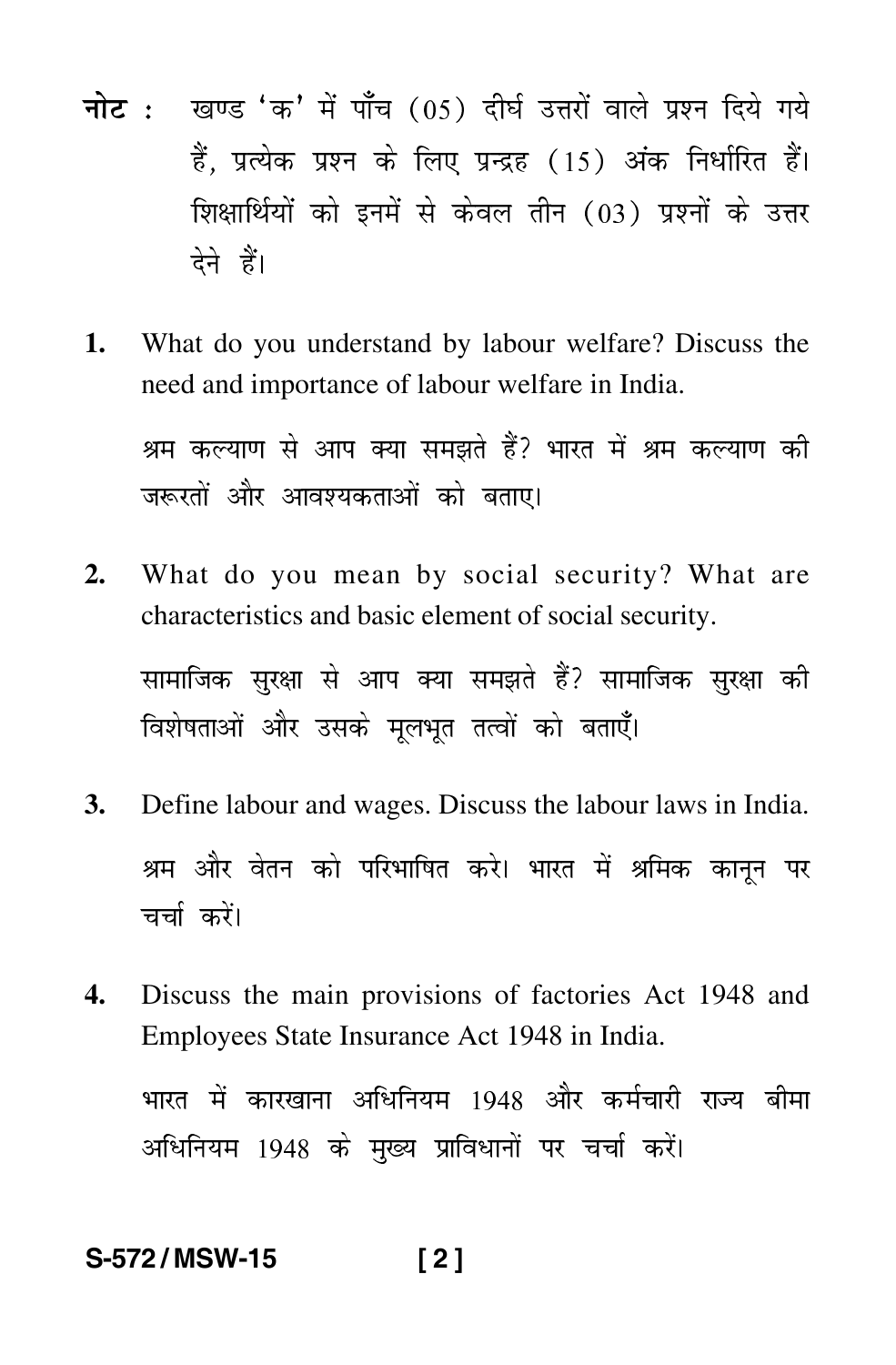What do you mean by Meternity banefits ? Explain the 5. procedure to avail Meternity benefits.

मातृत्व हितलाभ से आप क्या समझते हैं? मातृत्त्व हितलाभ प्राप्त करने की प्रक्रिया का वर्णन कीजिए।

## SECTION-B/(खण्ड-ख)

## (Short Answer Type Questions)/(लघु उत्तरों वाले प्रश्न)

Note: Section 'B' contains eight (08) short answer type questions of seven (07) marks each. Learners are required to answer any five (05) questions only.

 $(5x7=35)$ 

- नोट: खण्ड 'ख' में आठ (08) लघु उत्तरों वाले प्रश्न दिये गये हैं. प्रत्येक प्रश्न के लिए सात (07) अंक निर्धारित हैं। शिक्षार्थियों को इनमें से केवल पाँच (05) प्रश्नों के उत्तर देने हैं।
- Effect of liberalization on labour welfare.  $\mathbf{1}$ . उदारीकरण का श्रम कल्याण पर प्रभाव।
- Define social security and social assistance.  $2.$ सामाजिक सुरक्षा और सामाजिक सहायता को परिभाषित करें।
- $\mathbf{3}$ . Discuss the main provisions of the Shops and Establishment Act. 1953.

शॉप्स एण्ड स्टैब्लिशमेंट अधिनियम 1953 के मुख्य प्राविधानों की चर्चा कीजिए।

S-572/MSW-15  $131$  IP.T.O.